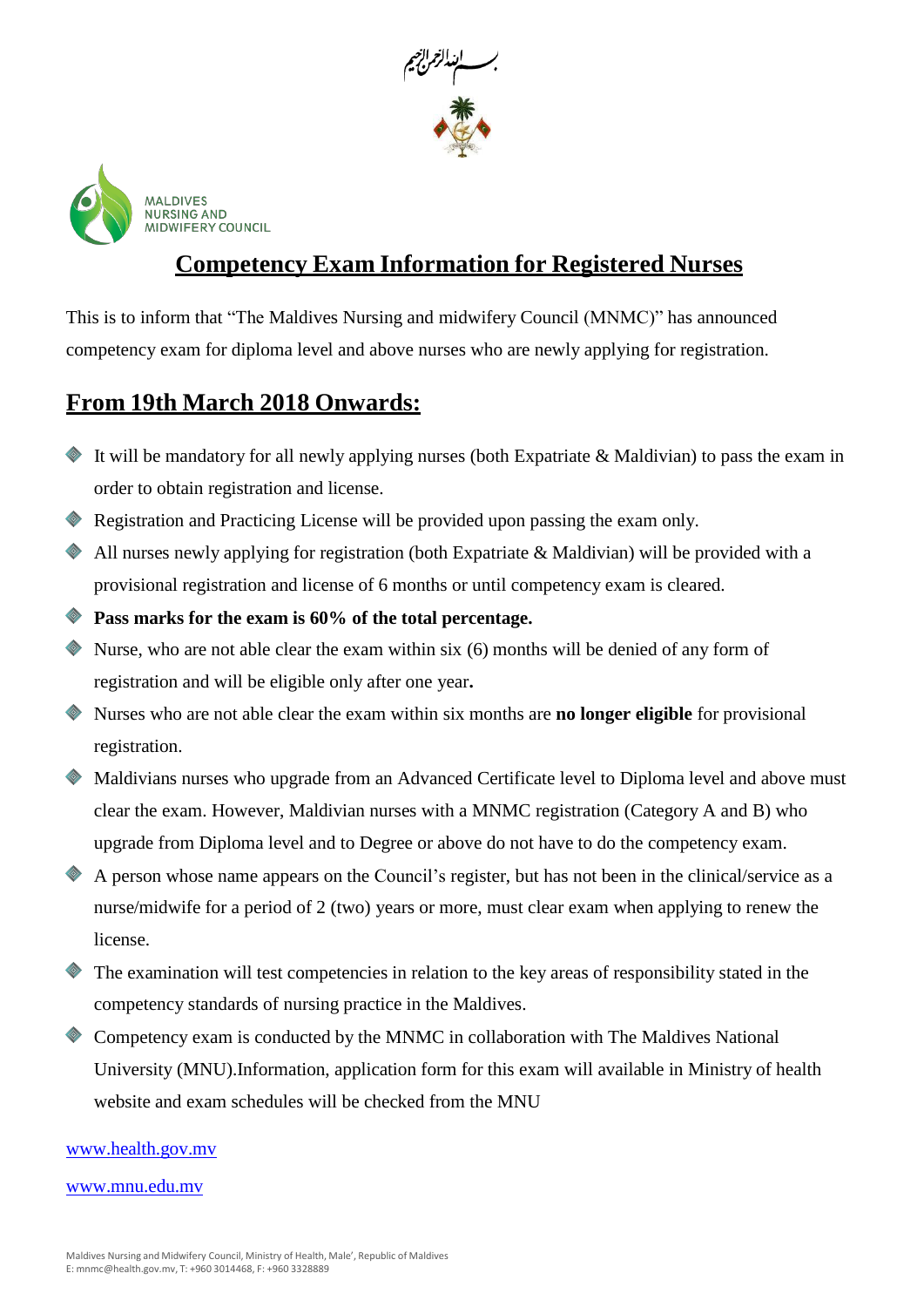



https://www.facebook.com/MaldivesNursingandMidwiferyCouncil

### **Procedure**

- 1. Complete and submit application form for 'Competency Exam for Nurses'
- 2. You will receive an e mail from MNMC regarding the venue, date and time of exam
- 3. Collect 'Statement of Entry' within the time frame indicated in the e-mail
- 4. Candidates must acknowledge the receipt of e -mail by MNMC
- 5. Submit your requisition slip to Maldives National University and complete payment and payment should be done 24 hrs prior to exam*.*
- 6. Payment for Exam,
	- Local: MVR 1000
	- Expatriate: MVR 2000
- 7. Participate in the Exam on the date indicated in 'Statement of Entry' slip.
- 8. Exam results will be informed to you within 2 weeks

**Competency exam assesses the essential professional knowledge, skill and attitudes required for safe and effective nursing and midwifery practice in the Maldives.** 

#### **The key areas are:**

- **1.** Fundamentals of Nursing Theory and Practice
- **2.** Anatomy and physiology
- **3.** Pharmacology
- **4.** Microbiology
- **5.** Communication and critical thinking applied to nursing care
- **6.** Community health Nursing Theory and Practice
- **7.** Mental Health, Psychiatric and Psychosocial Nursing
- **8.** Pediatrics Nursing Theory and Practice
- **9.** Medical and Surgical Nursing Theory and Practice
- **10.** Reproductive Health Nursing Theory and Practice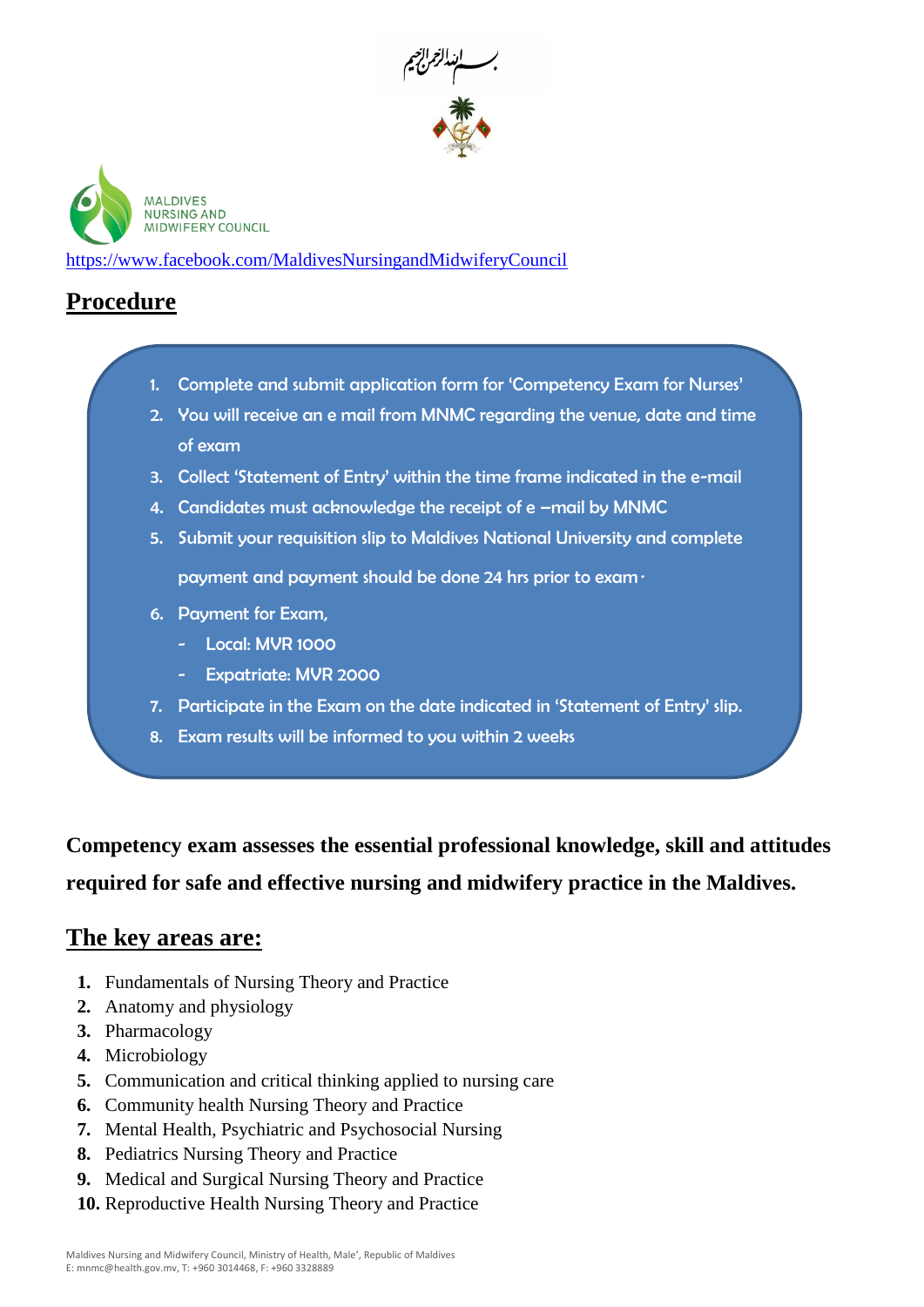



**11.** Management and leadership Theory and Practice

**12.** Research and evidence based nursing for quality of nursing care

# **Competency Exam Sample Questions**

- **1)** The nurse observes the patients breathing for signs of distress. Observation comes under what part of physical examination:
	- **a)** Inspection
	- **b)** Palpation
	- **c)** Auscultation
	- **d)** Percussion
- **2)** An accumulation of blood and fluid in the pleural cavity between the parietal visceral pleurae is known as
	- **a)** Pneumothorax
	- **b)** Emphysema
	- **c)** Hemothorax
	- **d)** Hypoxemia
- **3)** An 11-year old admitted for treatment of an asthmatic attack. Which of the following indicates immediate intervention is needed?
	- **a)** Thin, copious mucus secretions
	- **b)** Productive cough
	- **c)** Intercostal retractions
	- **d)** Respiratory rate of 20 breaths/minute
- **4)** You are taking care of a patient with a fracture involving both legs and hips. Skeleton traction was applied to her right femur. The patient asks you why her leg is in skeletal traction instead of being placed in a cast. Which of the following would be your best response?
	- **a)** "a cast cannot be placed on your leg because of the location of the fracture"
	- **b**) "your leg will be in traction until it heals so it remains in perfect alignment"
	- **c)** "skeletal traction will align the bones so they can be surgically repaired using special nails and plates"
	- **d)** "all femoral fractures are treated with skeletal traction"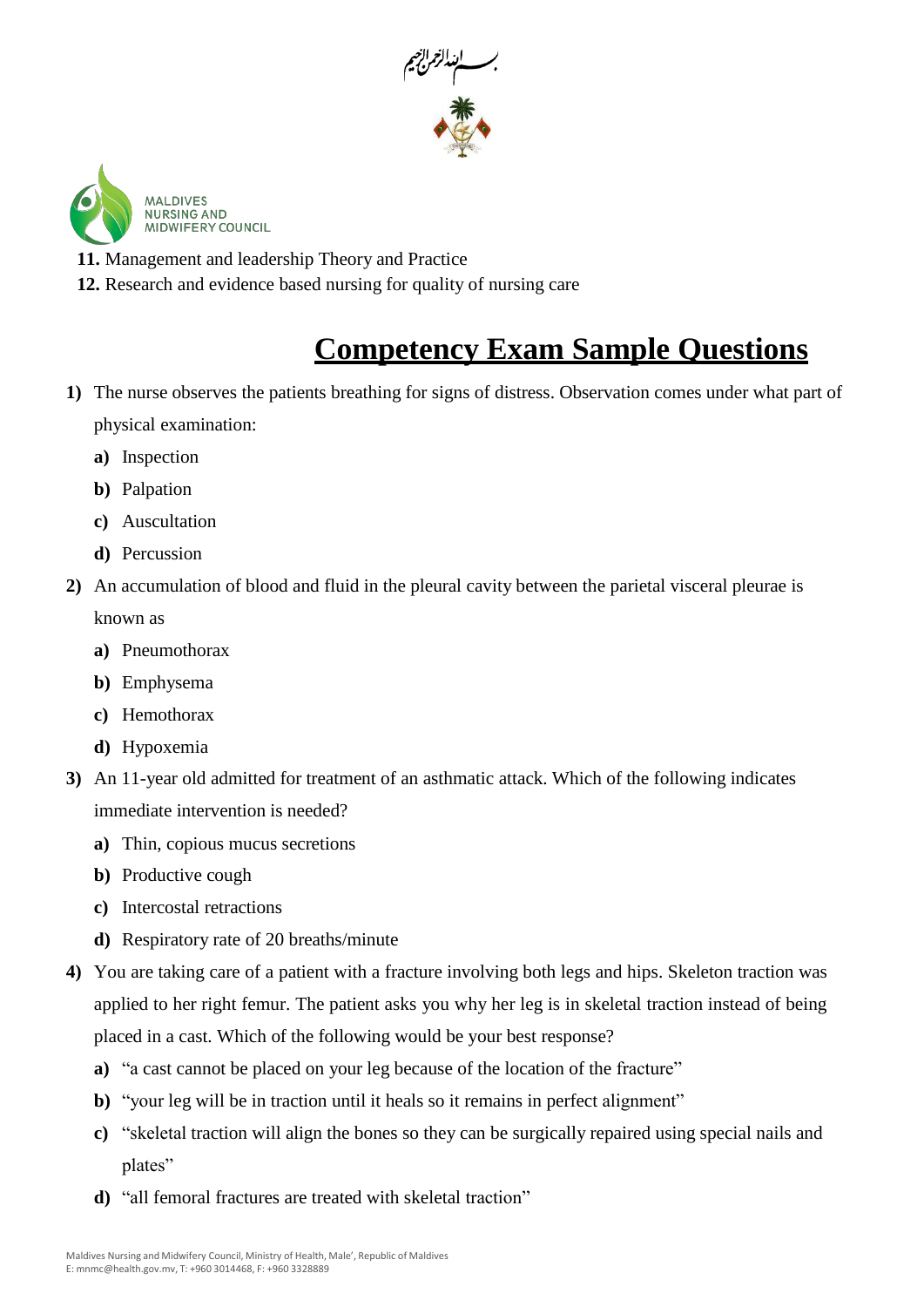



- **5)** After a nurse gives a new medication to a client, nausea and one episode of vomiting occurs. Which term would be most accurate for documenting this response?
	- **a)** Side effect
	- **b)** Iatrogenic reaction
	- **c)** Toxic reaction
	- **d)** Teratogenic effect
- **6)** Which factor is most important for the nurse to assess when evaluating the effectiveness of a patient's drug therapy?
	- **a)** Patient verbalizes compliance with drug therapy
	- **b)** Patient verbalizes satisfaction with the drug
	- **c)** Cost of the medication
	- **d)** Evidence of therapeutic benefit
- **7)** A patient is receiving amoxicillin. You know that the action of this drug is by:
	- **a)** Inhibition of protein synthesis
	- **b)** Alteration of membrane permeability
	- **c)** Inhibition of bacterial cell-wall synthesis
	- **d)** Alteration of synthesis of bacterial ribonucleic acid
- **8)** A client who has a history of an inguinal hernia is admitted to the hospital with a sudden severe abdominal pain, vomiting and abdominal distention. The nurse should assess the client further for which of the following complications?
	- **a)** Peritonitis.
	- **b)** Incarcerated hernia.
	- **c)** Strangulated hernia.
	- **d)** Intestinal perforation.
- **9)** Which of the following is a priority nursing diagnosis for the diabetic client who is taking insulin and has nausea and vomiting from a viral illness or influenza?
	- **a)** Imbalance nutrition: Less than body requirements.
	- **b)** Ineffective health maintenance related to ineffective coping skills.
	- **c)** Acute pain.
	- **d)** Activity intolerance.